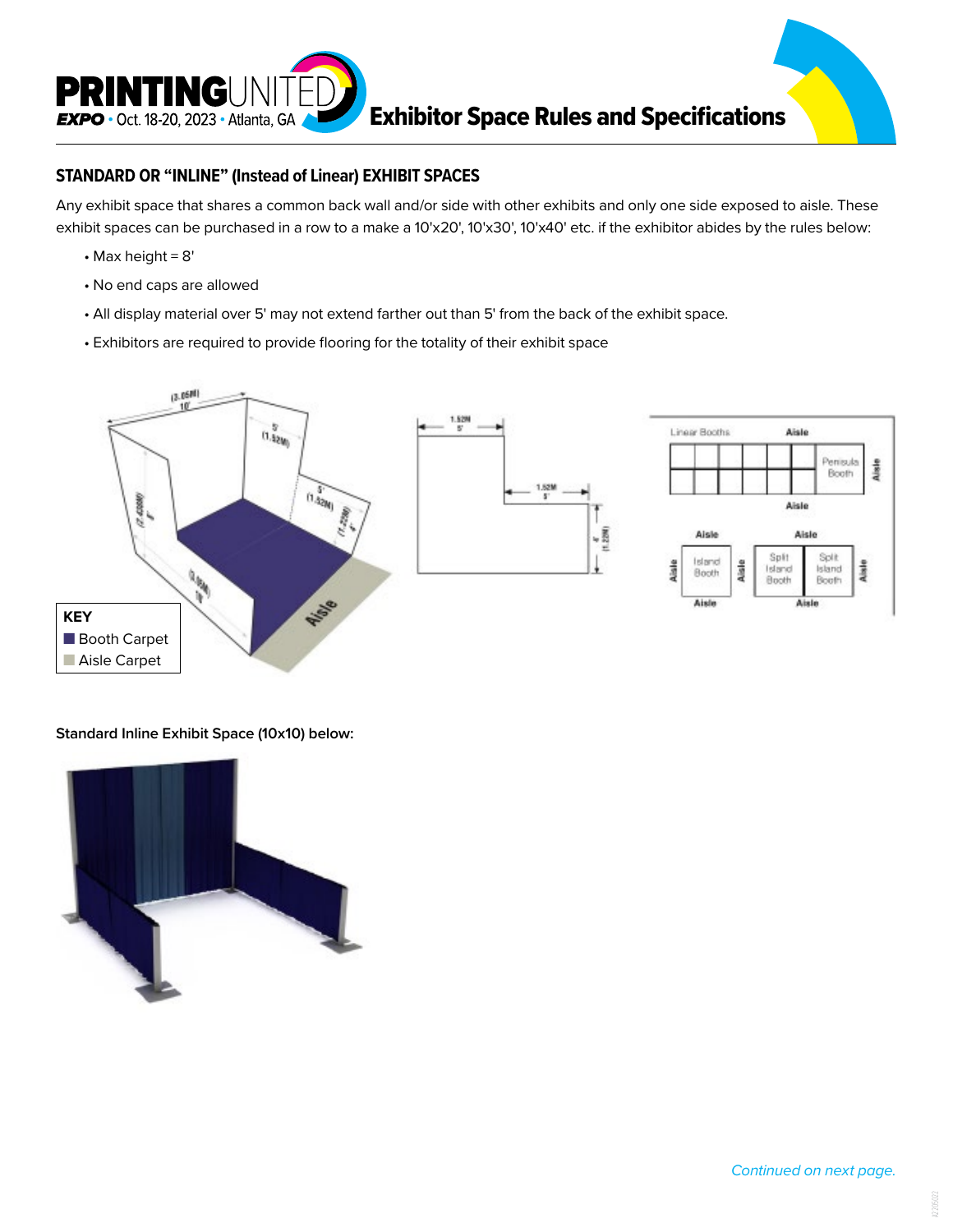

### **PERIMETER EXHIBIT SPACES**

Perimeter exhibit spaces are located along the exhibit halls perimeter walls. These exhibit spaces can be purchased if the exhibitor abides by the rules below:

- Max height = 12'
- Hanging Signs: Not permitted
- Back walls and side walls that are visible must be finished
- Tents are allowed in perimeter exhibit spaces ONLY
- Exhibitors are **required** to provide flooring for the totality of their exhibit space

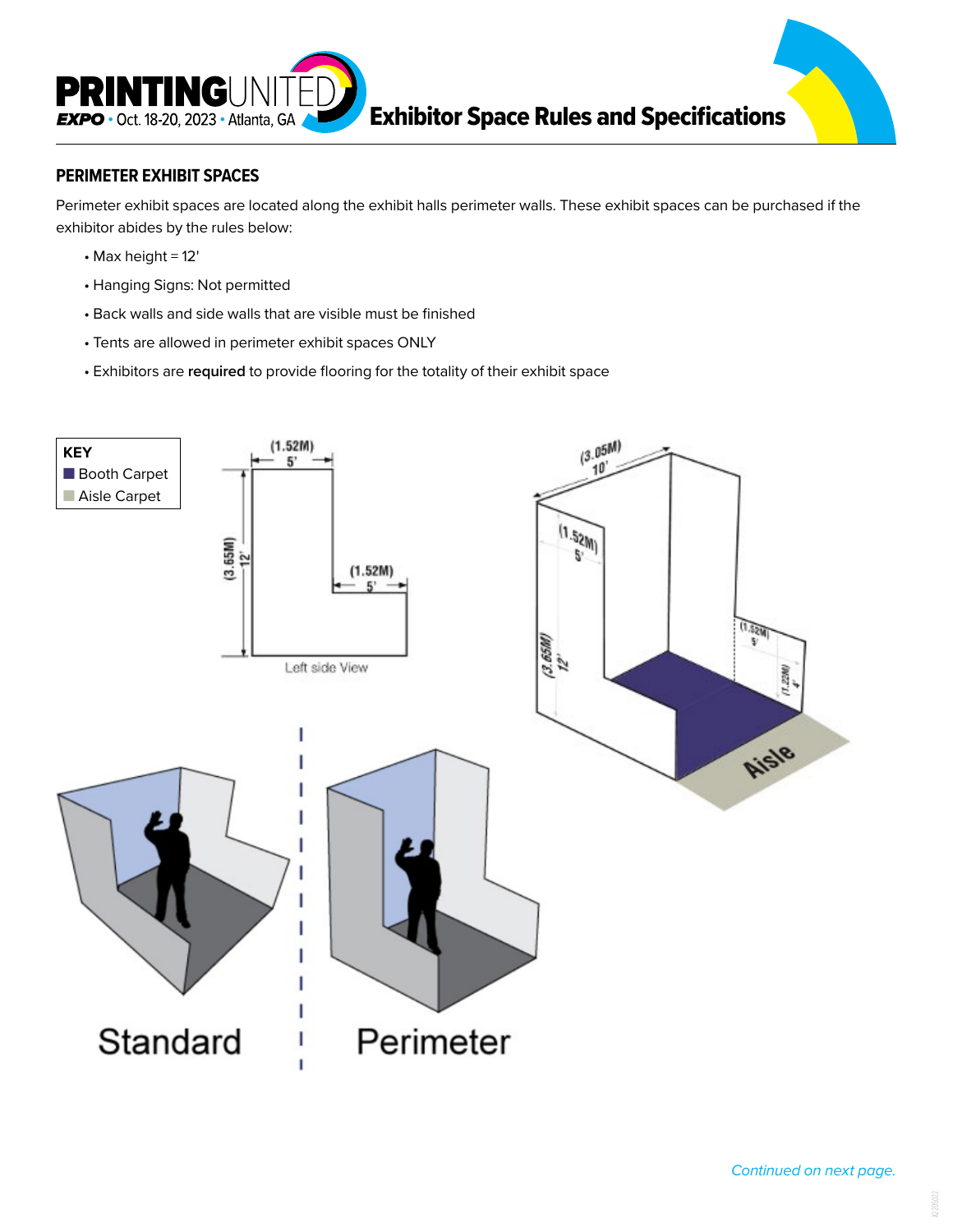

#### **MINI ISLAND EXHIBIT SPACES**

A Mini Island exhibit space is a narrow island type exhibit space comprised of one more or 10 ft-by-10 ft exhibit spaces. These exhibit spaces can be purchased in a row to a make a 10'x30', 10'x40' etc. if the exhibitor abides by the rules below:

- Exhibitors are required to provide flooring for the totality of their exhibit space
- Mini Island (Multi-Story) are not permitted: One level only
- $\bullet$  Max height = 12'
- Must be accessible from all 4 sides
- Hanging signs are NOT permitted
- Back walls and side walls that are visible must be finished
- Exhibitors are **required** to provide flooring for the totality of their exhibit space
- Stand drawings must be submitted in advance for approval to exhibit@printingunited.com by Aug. 1, 2023.

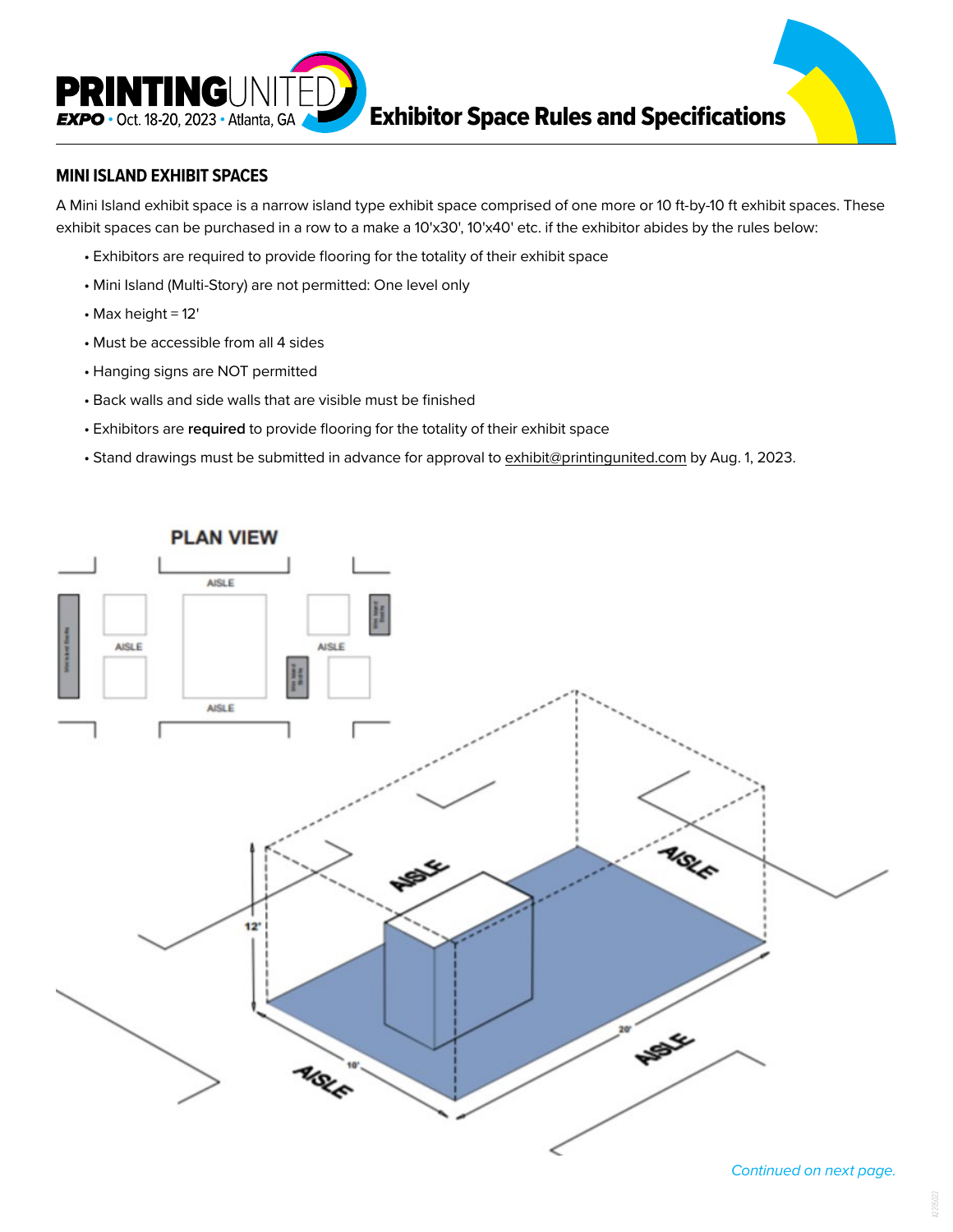

#### **ISLAND EXHIBIT SPACES**

An Island exhibit space is any size exhibit space exposed to aisles on all four sides. These exhibit spaces can be purchased if the exhibitor abides by the rules below:

- Exhibitors are required to provide flooring for the totality of their exhibit space.
- Max height = 18' (Including hanging sign) \*unless a sponsor
- Must be accessible from all 4 sides
- Hanging signs are allowed
- Stand drawings must be submitted in advance for approval to exhibit@printingunited.com by Aug. 1, 2023.



*Continued on next page.*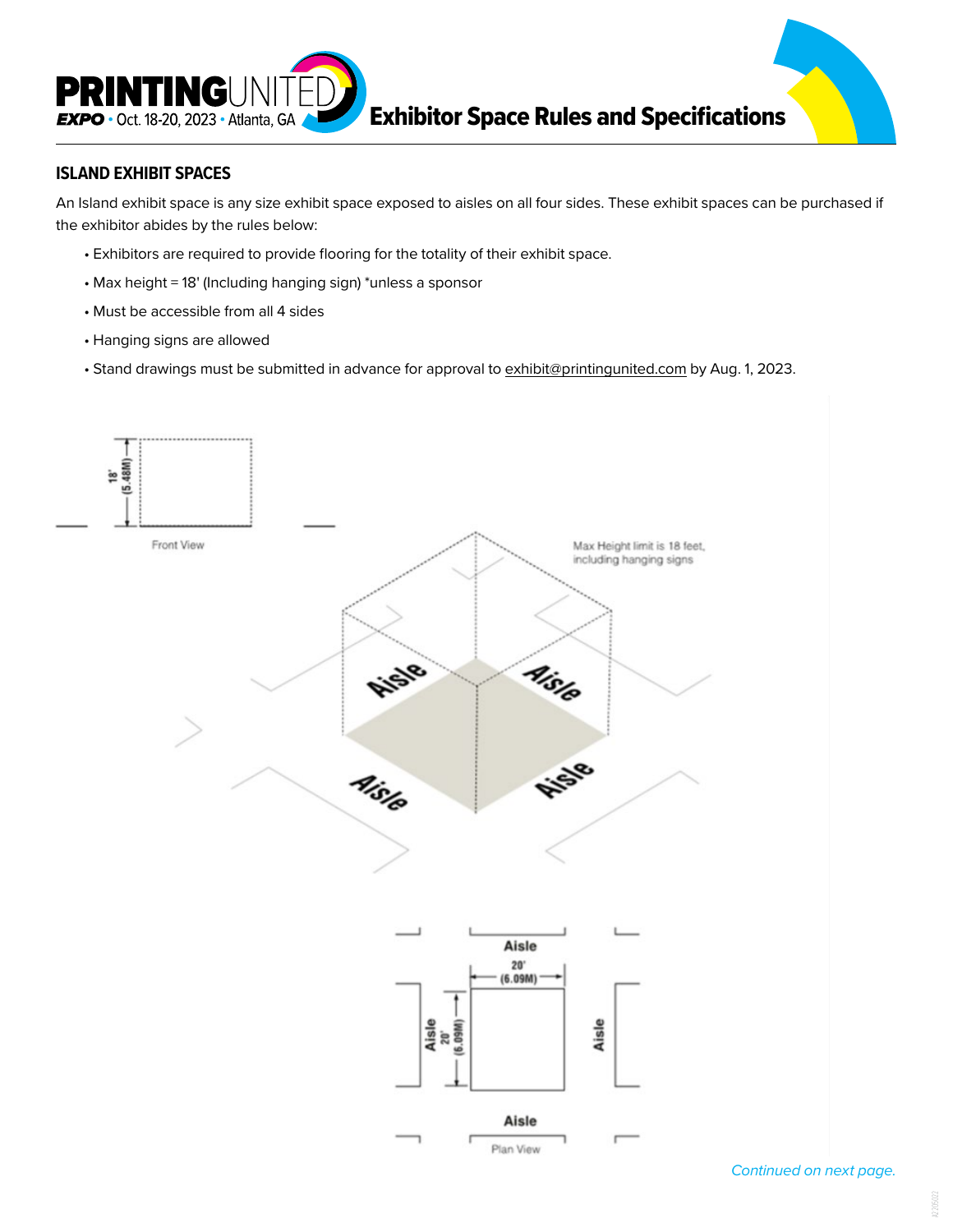

#### **SPLIT ISLANDEXHIBIT SPACES**

A Split Island exhibit space is an Island Booth which shares a common back wall with another Island Booth and is exposed to aisles on three sides. Dimensions. Split Island exhibit spaces are a minimum of 20 x 20 booths. These exhibit spaces can be purchased if the exhibitor abides by the rules below:

- Exhibitors are required to provide flooring for the totality of their exhibit space.
- Max height = 18' (Including hanging sign) \*unless a sponsor
- Must be accessible from all 3 sides
- Hanging signs are allowed
- Stand drawings must be submitted in advance for approval by Aug. 1, 2023 to exhibit@printingunited.com

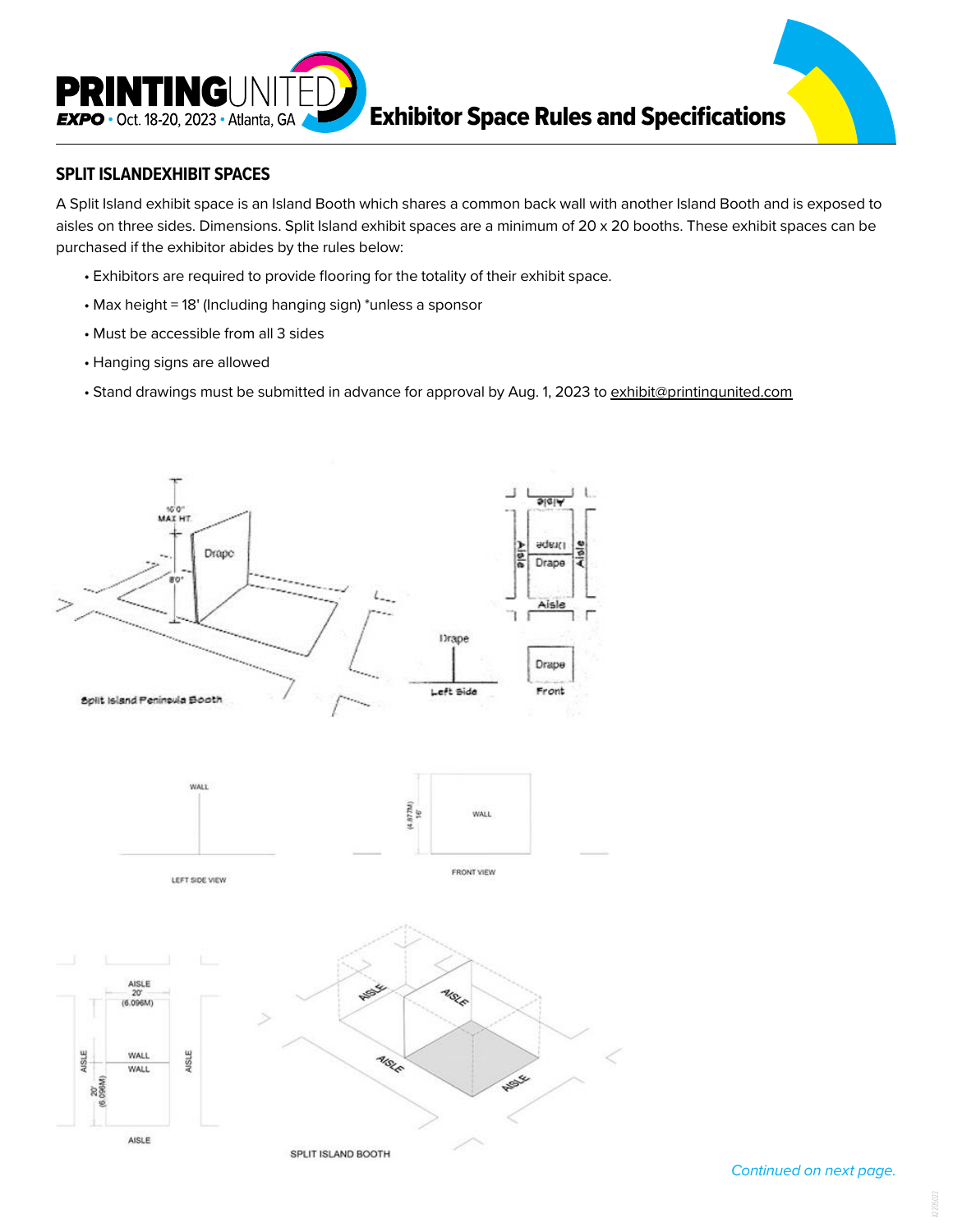



A Multi-story Exhibit is an exhibit space where the display fixture includes two or more levels. These exhibit spaces can be purchased if the exhibitor abides by the rules below:

- In many cities, a Multi-storied Exhibit requires prior approval by the exhibit facility, and/or fire marshal, as well as show management because it is considered to be a "structure" for building purposes
- Stand drawings must be submitted in advance for approval to exhibit@printingunited.com by Aug. 1, 2023.
- Fire extinguisher(s) and smoke detector(s) will often need to be included in the overall design



*Continued on next page.*